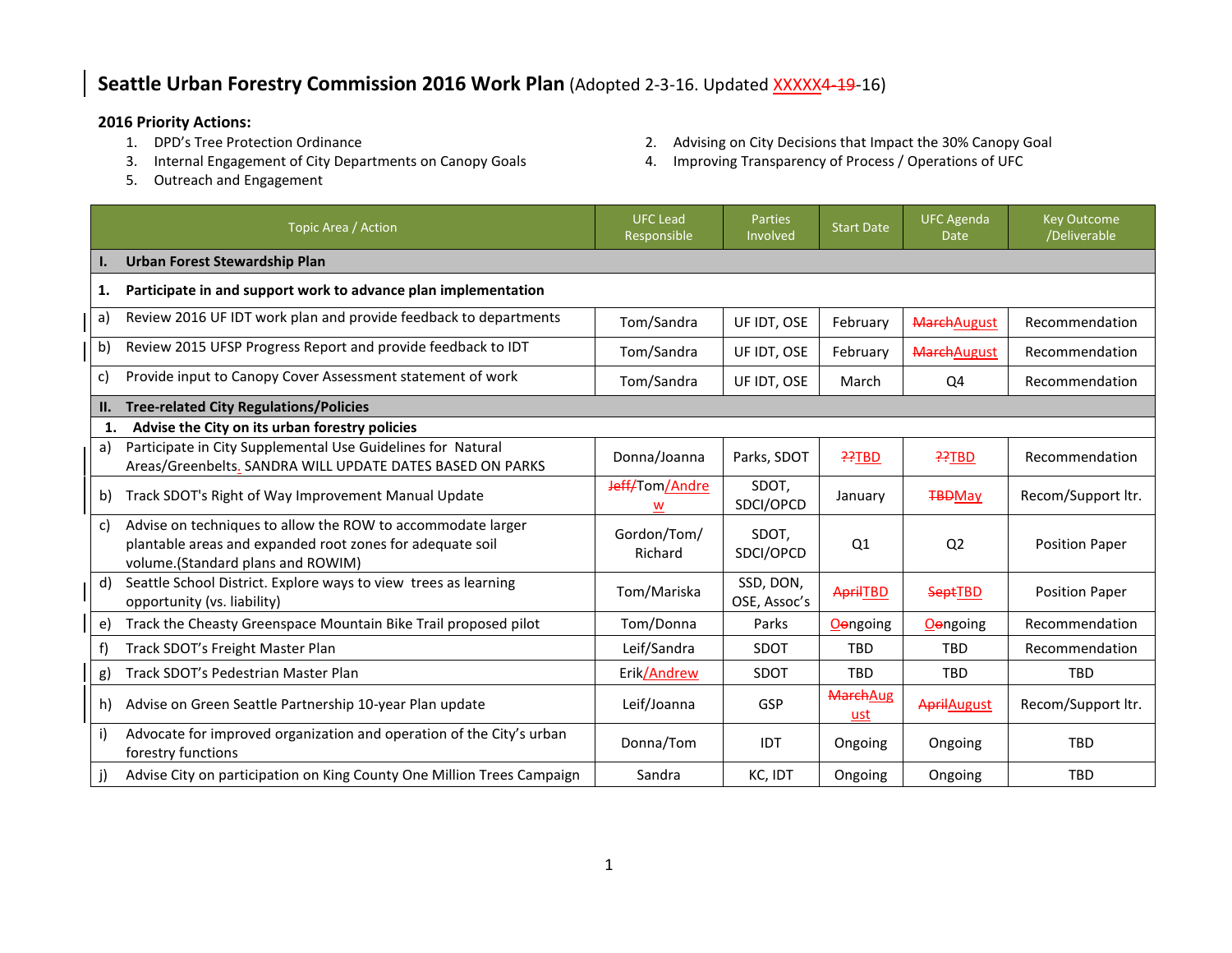|    | Topic Area / Action                                                                                                                                                                                                                         | <b>UFC Lead</b><br>Responsible      | <b>Parties</b><br>Involved          | <b>Start Date</b>               | <b>UFC Agenda</b><br><b>Date</b> | <b>Key Outcome</b><br>/Deliverable          |
|----|---------------------------------------------------------------------------------------------------------------------------------------------------------------------------------------------------------------------------------------------|-------------------------------------|-------------------------------------|---------------------------------|----------------------------------|---------------------------------------------|
| 2. | <b>Advise SDCI on Proposed Tree Regulations</b>                                                                                                                                                                                             |                                     |                                     |                                 |                                  |                                             |
| a) | Develop UFC principles and priorities for future, revised tree ordinance                                                                                                                                                                    | Steve/Tom                           | SDCI/OPCD                           | Ongoing                         | <b>O</b> engoing                 | <b>Position Paper</b>                       |
| b) | Discuss with Council representative encouraging allocation of staff time<br>and start of a new private parcel tree ordinance                                                                                                                | Leif/Andrew                         | SDCI/OPCD                           | JanuaryOn<br>going              | JanuaryOngoi<br>$n$ g            | Recommendation                              |
| c) | Develop recommendations for revising Director's rules (including 20-<br>2005, 11-2007, 16-2008 and other as applicable) to clarify the<br>interpretation of the existing tree protection ordinance (Driven by SDCI's<br>ordinance timeline) | Jeff/Tom/Andre<br><u>w</u>          | UF IDT,<br>SDCI/OPCD,<br><b>OSE</b> | February <sup>O</sup><br>ngoing | <b>AprilOngoing</b>              | Recommendation                              |
| d) | Formalize recommendations for code enforcement of existing SDCI tree<br>ordinance                                                                                                                                                           | GordonWeston/Ste<br>ve              | SDCI/OPCD                           | <b>FebruaryO</b><br>ngoing      | <b>April Ongoing</b>             | Recommendation                              |
|    | III. Outreach and Engagement                                                                                                                                                                                                                |                                     |                                     |                                 |                                  |                                             |
| 1. | <b>City Council and Mayor's Office interaction</b>                                                                                                                                                                                          |                                     |                                     |                                 |                                  |                                             |
| a) | Hold quarterly meetings with Council and Mayor's Office                                                                                                                                                                                     | Tom/Sandra                          | CC, OSE                             | Q <sub>21</sub>                 | Quarterly                        | <b>Build relationships</b>                  |
| b) | Present 2015 Annual Report and 2016 work plan to Council and Mayor                                                                                                                                                                          | Tom/Sandra<br>Others                | CC, OSE                             | Ongoing                         | Ongoing                          | Speaking points                             |
| C) | Plan urban forestry outreach and engagement events such as Arbor Day,<br>Green Seattle Day, reLeaf events, SDOT tree-sidewalk conflicts public<br>engagement, Seattle School District (SSD), Summer Streets, etc.                           | Tom/Sandra                          | CC, OSE                             | Q1                              | February                         | Presentation,<br>Activity,<br>Participation |
| 2. | <b>Conduct Internal Engagement</b>                                                                                                                                                                                                          |                                     |                                     |                                 |                                  |                                             |
| a) | Develop annual calendar for invited speakers, guests, topics, and tours<br>(particularly invite industrial groups, SSD, WSDOT to visit with UFC)                                                                                            | Tom/All                             | UF IDT                              | January                         | Ongoing                          | <b>Discussion</b>                           |
| b) | Introduce the UFC at commission meetings (Planning, Design,<br>Pedestrian, Bike, Parks, MPD Oversight Committee); Neighborhood<br>Council meetings; and public meetings                                                                     | Tom/Sandra/UFC                      | <b>OSE</b>                          | Ongoing                         | Ongoing                          | <b>UFC</b> promotion                        |
| c) | Meet with SDCI's Design Review Board lead to discuss improvement on<br>neighborhood DRB's review of retained trees and viable new tree space<br>allocation                                                                                  | Jeff/Steve/Erik                     | <b>SDCI</b>                         | <b>MarchTBD</b>                 | <b>MayTBD</b>                    | Recom Itr                                   |
| d) | Review outreach efforts and create strategy to explore tree planting in<br>industrial areas                                                                                                                                                 | Steve/ <del>Gordon</del> We<br>ston | <b>OSE</b>                          | May                             | July                             | Recom Itr                                   |
| З. | Align Urban Forest IDT and Urban Forestry Commission's work plan                                                                                                                                                                            |                                     |                                     |                                 |                                  |                                             |
| a) | Hold annual joint UFC/UF IDT meeting                                                                                                                                                                                                        | Tom/Sandra                          | OSE                                 | Q <sub>2</sub>                  | Q <sub>2</sub>                   | Workshop                                    |
| b) | Attend an IDT meeting                                                                                                                                                                                                                       | Tom/Andrew                          | <b>OSE</b>                          | Q <sub>2</sub>                  | Q2                               |                                             |
| 4. | <b>Race and Social Justice Initiative</b>                                                                                                                                                                                                   |                                     |                                     |                                 |                                  |                                             |
| a) | Continue exploring ways to incorporate RSJI principles into UFC work                                                                                                                                                                        | <b>UFC</b>                          | OSE                                 | January                         | Ongoing                          | Outreach                                    |